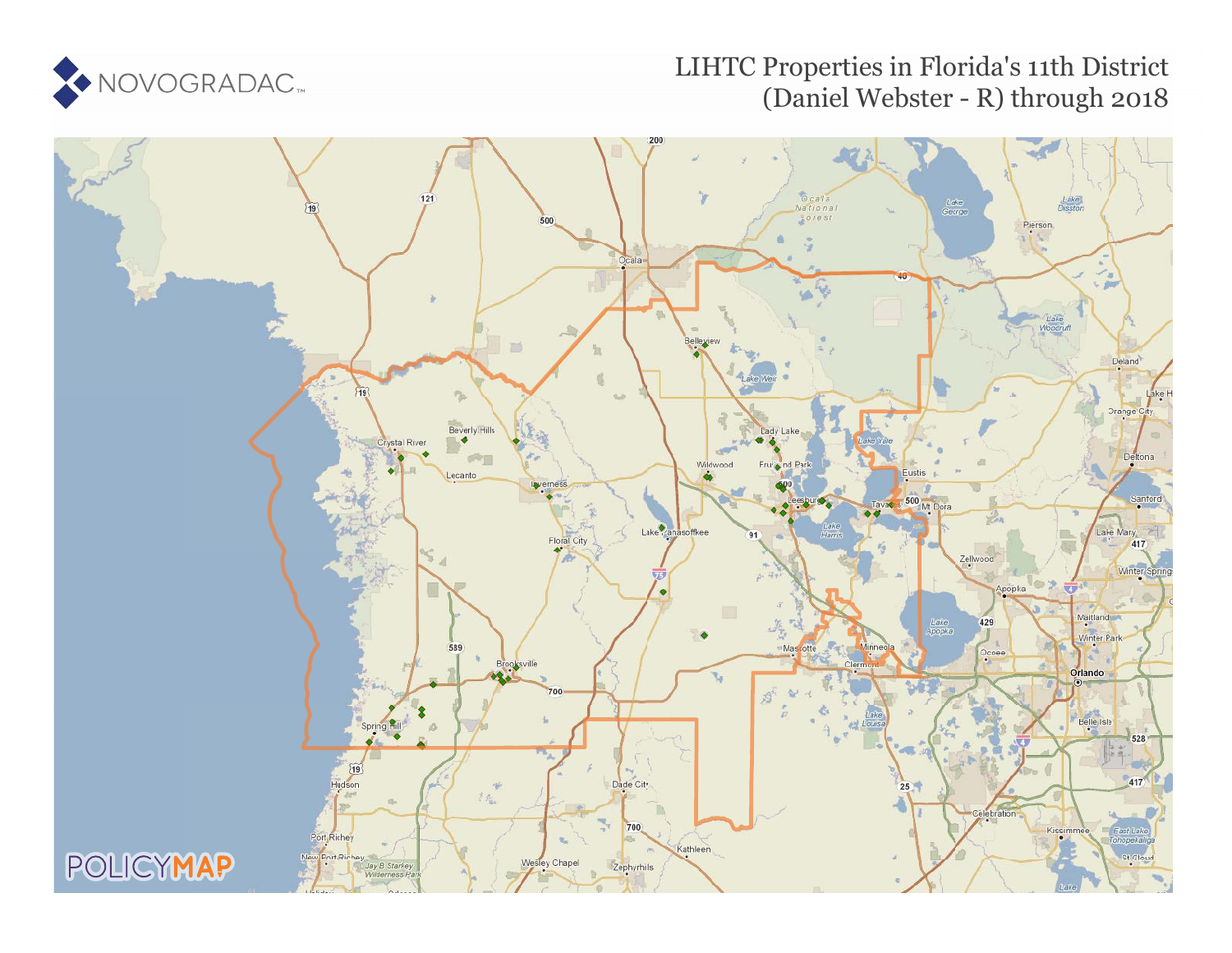| <b>Project Name</b>                      | <b>Address</b>                                | <b>City</b>            | <b>State</b> | <b>Zip Code</b> | <b>Nonprofit</b><br><b>Sponsor</b> | <b>Allocation</b><br>Year | Annual<br><b>Allocated</b><br><b>Amount</b> | in Service           | <b>Year Placed Construction</b><br><b>Type</b> | <b>Total</b><br><b>Units</b> | Low<br>Income<br><b>Units</b> | <b>Rent or</b><br>Income<br><b>Ceiling</b> | <b>Credit</b><br><b>Percentag Exempt</b><br>$\bullet$ | Tax-<br><b>Bond</b> | <b>HUD Multi-</b><br><b>Family</b><br><b>Financing/Rent</b><br>al Assistance |
|------------------------------------------|-----------------------------------------------|------------------------|--------------|-----------------|------------------------------------|---------------------------|---------------------------------------------|----------------------|------------------------------------------------|------------------------------|-------------------------------|--------------------------------------------|-------------------------------------------------------|---------------------|------------------------------------------------------------------------------|
| <b>WEBSTER II</b>                        | 1010 E<br><b>CENTRAL AVE</b>                  | <b>WEBSTER</b>         | FL.          | 33597           |                                    | 1999                      | \$0                                         | 1998                 | Not Indicated                                  | 20                           | 20                            |                                            | 70%<br>present<br>value                               | No                  |                                                                              |
| PORTILLO                                 | 3474<br>PORTILLO RD                           | SPRING HILL            | FL           | 34609           |                                    | 1999                      | \$0                                         | 1998                 | Not Indicated                                  | 24                           | 24                            |                                            | 70%<br>present<br>value                               | No                  |                                                                              |
| PANASOFFKEE II                           | 910 CR 482N                                   | LAKE<br>PANASOFFKEE    | FL           | 33538           |                                    | 1999                      | \$0                                         | 1998                 | <b>Not Indicated</b>                           | 28                           | 28                            |                                            | 70%<br>present<br>value                               | No                  |                                                                              |
| <b>BROOK HAVEN</b>                       | 7781 CRYSTAL<br><b>BROOK</b><br><b>CIRCLE</b> | <b>BROOKSVILLE</b>     | FL           | 34601           | No                                 | 2009                      | \$711,880                                   | 2007                 | Not Indicated                                  | 160                          | 160                           | 60% AMGI                                   | 30%<br>present<br>value                               | Yes                 |                                                                              |
| <b>LAUREL OAKS II</b>                    | 2631 LAUREL<br>HOLLOW DR                      | <b>LEESBURG</b>        | FL           | 34748           | No                                 | 2010                      | \$467,950                                   | 2008                 | <b>New Construction</b>                        | 108                          | 108                           | 60% AMGI                                   | 30%<br>present<br>value                               | Yes                 |                                                                              |
| <b>ROLLING ACRES I</b>                   | 824 COUNTY<br><b>ROAD 466</b>                 | <b>LADY LAKE</b>       | FL.          | 32159           | No                                 | 2009                      | \$616,096                                   | 2008                 | <b>New Construction</b>                        | 104                          | 104                           | 60% AMGI                                   | 30%<br>present<br>value                               | Yes                 |                                                                              |
| <b>ROLLING ACRES II</b>                  | 824 COUNTY<br><b>ROAD 466</b>                 | <b>LADY LAKE</b>       | FL.          | 32159           | No                                 | 2009                      | \$241,677                                   | 2008                 | <b>New Construction</b>                        | 35                           | 35                            | 60% AMGI                                   | 30%<br>present<br>value                               | Yes                 |                                                                              |
| <b>SPRING LAKE COVE I</b>                | 1508 SPRING FRUITLAND<br>LAKE COVE LN PARK    |                        | ${\rm FL}$   | 34731           | No                                 | 2010                      | \$479,567                                   | 2008                 | <b>New Construction</b>                        | 96                           | 68                            | 60% AMGI                                   | 30%<br>present<br>value                               | Yes                 |                                                                              |
| SPRING LAKE COVE II LAKE COVE LN PARK    |                                               |                        | FL           | 34731           | No                                 | 2011                      | \$281,528                                   | 2008                 | <b>New Construction</b>                        | 48                           | 48                            | 60% AMGI                                   | 30%<br>present<br>value                               | Yes                 |                                                                              |
| <b>LAUREL OAKS I</b>                     | <b>2700 LAUREL</b><br><b>HOLLOW DR</b>        | <b>LEESBURG</b>        | FL.          | 34748           | No                                 | 2008                      | \$838,470                                   | 2009                 | <b>New Construction</b>                        | 144                          | 144                           | 60% AMGI                                   | 30%<br>present<br>value                               | Yes                 |                                                                              |
| SOUTHWINDS COVE SOUTHWINDS LEESBURG      | 3400<br><b>COVE WAY</b>                       |                        | FL.          | 34748           | No                                 | 2010                      | \$638,888                                   | 2009                 | <b>New Construction</b>                        | 112                          | 90                            | 60% AMGI                                   | 30%<br>present<br>value                               | Yes                 |                                                                              |
| <b>MARINER'S CAY</b>                     | $4253$ CENTRAL $\;$ SPRING HILL PARK DR       |                        | FL.          | 34608           | No                                 | 2008                      | \$741,010                                   | 2010                 | <b>New Construction</b>                        | 160                          | 160                           | 60% AMGI                                   | 30%<br>present<br>value                               | Yes                 |                                                                              |
| <b>GREENBRIAR VILLA</b><br>(BROOKSVILLE) | 1550<br><b>VILLA CIR</b>                      | GREENBRIAR BROOKSVILLE | - FL         | 34601           | No                                 | 1987                      | \$0                                         | Insufficient<br>Data | <b>New Construction</b>                        | 40                           | 40                            |                                            | Not<br>Indicated                                      |                     |                                                                              |

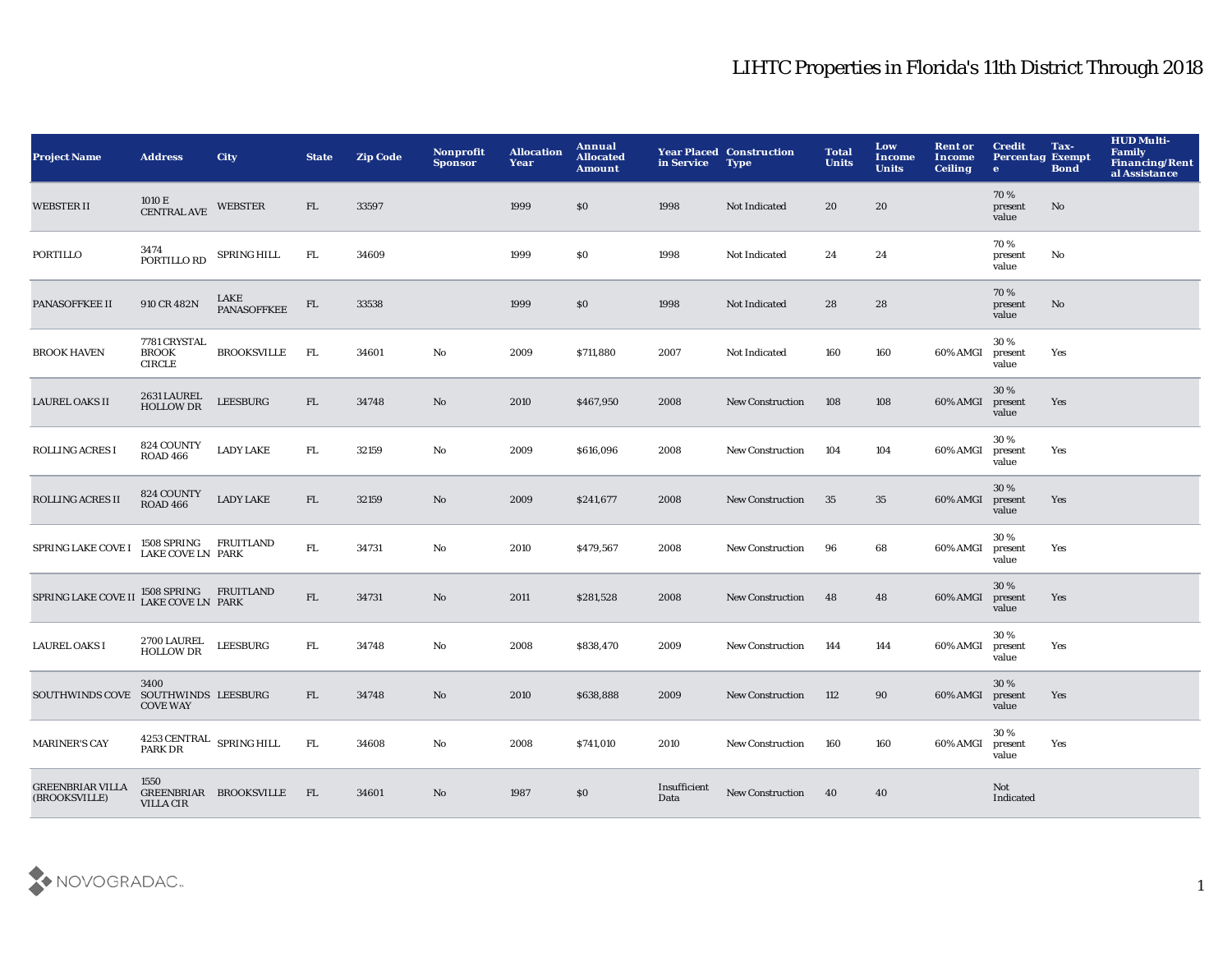| <b>Project Name</b>                                    | <b>Address</b>                                      | <b>City</b>                | <b>State</b> | <b>Zip Code</b> | Nonprofit<br><b>Sponsor</b> | <b>Allocation</b><br>Year | Annual<br><b>Allocated</b><br>Amount | in Service           | <b>Year Placed Construction</b><br><b>Type</b> | <b>Total</b><br><b>Units</b> | Low<br>Income<br><b>Units</b> | <b>Rent or</b><br><b>Income</b><br><b>Ceiling</b> | <b>Credit</b><br><b>Percentag Exempt</b><br>$\bullet$ | Tax-<br><b>Bond</b>    | <b>HUD Multi-</b><br>Family<br><b>Financing/Rent</b><br>al Assistance |
|--------------------------------------------------------|-----------------------------------------------------|----------------------------|--------------|-----------------|-----------------------------|---------------------------|--------------------------------------|----------------------|------------------------------------------------|------------------------------|-------------------------------|---------------------------------------------------|-------------------------------------------------------|------------------------|-----------------------------------------------------------------------|
| LAKE NORTH APTS II 511 HWY 466                         |                                                     | <b>LADY LAKE</b>           | FL.          | 32159           | No                          | 1988                      | $\$0$                                | Insufficient<br>Data | New Construction                               | 36                           | 36                            |                                                   | Not<br>Indicated                                      |                        |                                                                       |
| LAKEWOOD VILLAS 2345 S ST                              |                                                     | LEESBURG                   | FL           | 34748           | No                          | 1989                      | $\$0$                                | Insufficient<br>Data | New Construction                               | 36                           | ${\bf 36}$                    |                                                   | Not<br>Indicated                                      |                        |                                                                       |
| <b>MADISON RESERVE</b>                                 | $10363$ QUALITY $\:$ SPRING HILL DR                 |                            | ${\rm FL}$   | 34609           | $\mathbf{No}$               | 2012                      | \$1,275,000                          | 2012                 | <b>New Construction</b>                        | 90                           | 90                            | 60% AMGI                                          | 70%<br>present<br>value                               | $\mathbf {No}$         | $\mathbf{N}\mathbf{o}$                                                |
| VISTA GRAND AT<br><b>SPRING HILL</b>                   | 10380 QUALITY SPRING HILL<br><b>DR</b>              |                            | ${\rm FL}$   | 34609           | $\mathbf{N}\mathbf{o}$      | 2012                      | \$1,275,000                          | 2012                 | New Construction                               | 90                           | 90                            | 60% AMGI                                          | 70%<br>present<br>value                               | $\mathbf{N}\mathbf{o}$ | $\mathbf{N}\mathbf{o}$                                                |
| MAGNOLIA GARDENS                                       | 20180<br>BARNETT RD                                 | <b>BROOKSVILLE</b>         | FL           | 34601           |                             | 2013                      | \$0                                  | 2012                 | Not Indicated                                  | 60                           | 60                            |                                                   | 70%<br>present<br>value                               | No                     |                                                                       |
| <b>OAKBROOK VILLAS</b>                                 | $11703$ SE $57 \mathrm{TH}$ $$\text{BELLEVIEW}$     |                            | FL           | 34420           |                             | 2015                      | $\$0$                                | 2014                 | Not Indicated                                  | 42                           | 42                            |                                                   | 70%<br>present<br>value                               | No                     |                                                                       |
| NEWELL HILL VILLAS $_{\rm RD}^{1175}$ BENTLEY LEESBURG |                                                     |                            | FL.          | 34748           | No                          | 1988                      | $\$0$                                | Insufficient<br>Data | <b>New Construction</b>                        | 48                           | 48                            |                                                   | Not<br>Indicated                                      |                        |                                                                       |
| PANASOFFKEE I                                          | 910 CR 482N                                         | LAKE<br><b>PANASOFFKEE</b> | ${\rm FL}$   | 33538           | No                          | 1987                      | $\$0$                                | Insufficient<br>Data | New Construction                               | 36                           | 36                            |                                                   | Not<br>Indicated                                      |                        |                                                                       |
| PARKE FOREST II                                        | 1133 MOSSY<br>OAK DR                                | <b>INVERNESS</b>           | ${\rm FL}$   | 34450           | $\mathbf{No}$               | 1988                      | \$0                                  | Insufficient<br>Data | New Construction                               | 28                           | 28                            |                                                   | Not<br>Indicated                                      |                        |                                                                       |
| <b>RIDGEVIEW I</b>                                     | 880 SE<br><b>EIGHTH AVE</b>                         | CRYSTAL RIVER FL           |              | 34429           | No                          | 1988                      | $\$0$                                | Insufficient<br>Data | New Construction                               | 44                           | 44                            |                                                   | Not<br>Indicated                                      |                        |                                                                       |
| <b>VENTURA VILLAGE</b>                                 | $3500\,\mathrm{E}\,\mathrm{WOOD}$ HERNANDO KNOLL LN |                            | ${\rm FL}$   | 34442           | No                          | 1989                      | \$0                                  | Insufficient<br>Data | New Construction                               | 53                           | 53                            |                                                   | Not<br>Indicated                                      |                        |                                                                       |
| <b>WEBSTER I</b>                                       | $1010\,\mathrm{E}$ CENTRAL AVE                      | <b>WEBSTER</b>             | FL           | 33597           | $\mathbf{N}\mathbf{o}$      | 1988                      | \$0                                  | Insufficient<br>Data | New Construction                               | <b>16</b>                    | 16                            |                                                   | Not<br>Indicated                                      |                        |                                                                       |
| <b>INVERNESS CLUB</b>                                  | 518 ELLA AVE INVERNESS                              |                            | FL.          | 34450           | No                          | 1991                      | \$0                                  | 1991                 | <b>New Construction</b>                        | 74                           | 72                            |                                                   | 30%<br>present<br>value                               | No                     |                                                                       |

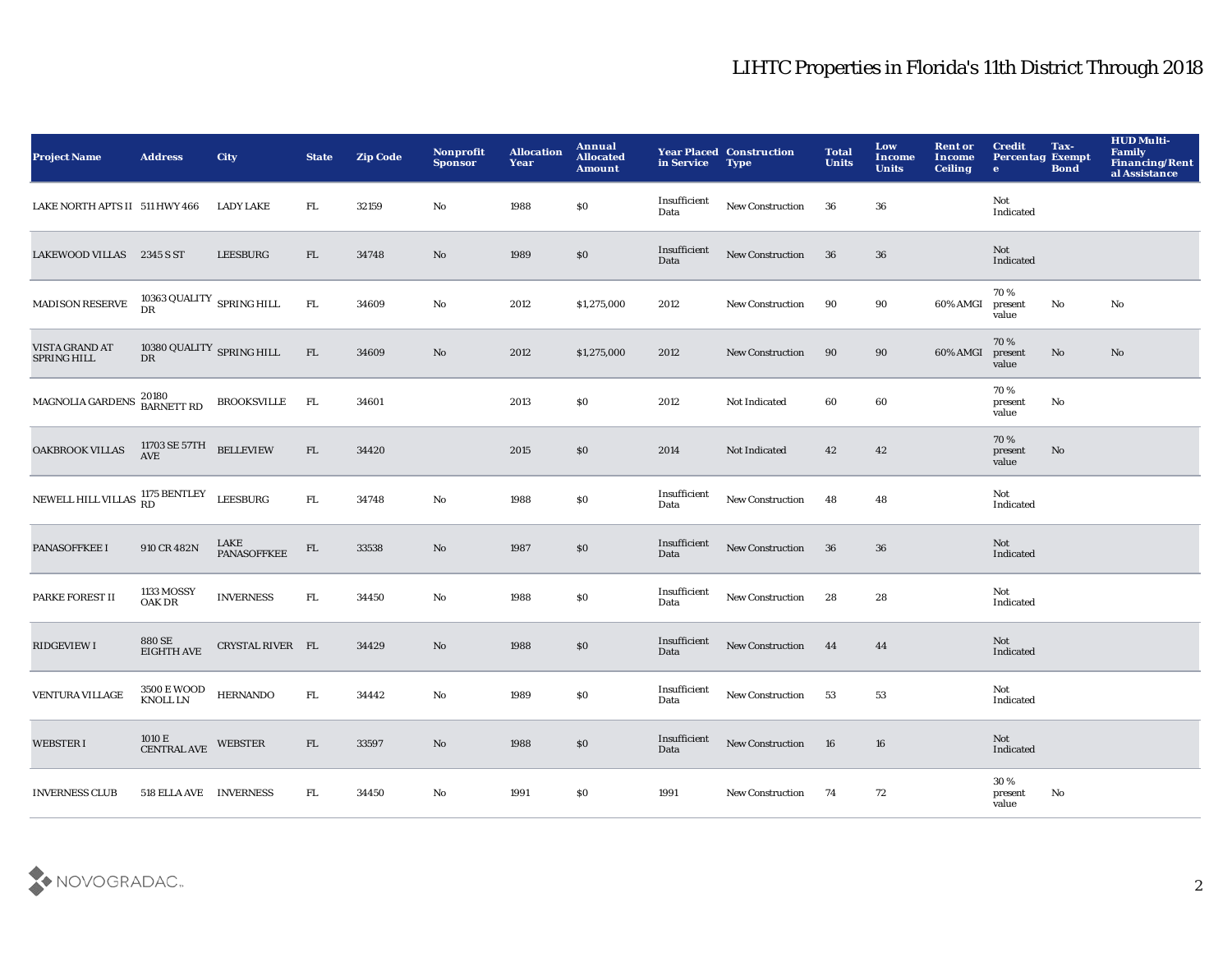| <b>Project Name</b>                                            | <b>Address</b>                                               | <b>City</b>                     | <b>State</b> | <b>Zip Code</b> | <b>Nonprofit</b><br><b>Sponsor</b> | <b>Allocation</b><br>Year | Annual<br><b>Allocated</b><br><b>Amount</b> | in Service | <b>Year Placed Construction</b><br><b>Type</b> | <b>Total</b><br><b>Units</b> | Low<br>Income<br><b>Units</b> | <b>Rent or</b><br>Income<br><b>Ceiling</b> | <b>Credit</b><br><b>Percentag Exempt</b><br>$\mathbf{e}$ | Tax-<br><b>Bond</b> | <b>HUD Multi-</b><br><b>Family</b><br><b>Financing/Rent</b><br>al Assistance |
|----------------------------------------------------------------|--------------------------------------------------------------|---------------------------------|--------------|-----------------|------------------------------------|---------------------------|---------------------------------------------|------------|------------------------------------------------|------------------------------|-------------------------------|--------------------------------------------|----------------------------------------------------------|---------------------|------------------------------------------------------------------------------|
| <b>NORBOURNE</b><br><b>ESTATES I</b>                           |                                                              | 600 DARBY LN BROOKSVILLE        | FL.          | 34601           | No                                 | 1991                      | \$0                                         | 1991       | <b>New Construction</b>                        | 45                           | 44                            |                                            | 30 %<br>present<br>value                                 | No                  |                                                                              |
| <b>RIVER REACH</b><br>(CRYSTAL RIVER)                          | 2151 N RIVER<br><b>REACH CIR</b>                             | CRYSTAL RIVER FL                |              | 34428           | No                                 | 1990                      | <b>SO</b>                                   | 1991       | <b>New Construction</b>                        | 42                           | 42                            |                                            | 70%<br>present<br>value                                  | No                  |                                                                              |
| WILDWOOD<br><b>TERRACE</b>                                     | 500 GILLIAM<br><b>ST</b>                                     | <b>WILDWOOD</b>                 | FL           | 34785           | No                                 | 1991                      | \$0                                         | 1991       | <b>New Construction</b>                        | 40                           | 40                            |                                            | 30 %<br>present<br>value                                 | No                  |                                                                              |
| <b>WOODSIDE APTS</b><br>(BELLEVIEW)                            | $6745$ SE $107 \mathrm{TH}$ $\quad$ BELLEVIEW<br><b>ST</b>   |                                 | FL           | 34420           | No                                 | 1990                      | \$0                                         | 1991       | <b>New Construction</b>                        | 42                           | 42                            |                                            | 70%<br>present<br>value                                  | No                  |                                                                              |
| <b>MISTY WOODS</b>                                             | 205 JUMPER<br>DR N                                           | <b>BUSHNELL</b>                 | FL           | 33513           | No                                 | 1990                      | \$0                                         | 1992       | <b>New Construction</b>                        | 42                           | 42                            |                                            | 70%<br>present<br>value                                  | No.                 |                                                                              |
| NORBOURNE<br><b>ESTATES II</b>                                 |                                                              | 600 DARBY LN BROOKSVILLE        | - FL         | 34601           | No                                 | 1993                      | \$0                                         | 1993       | <b>New Construction</b>                        | 16                           | 16                            |                                            | 30%<br>present<br>value                                  | No                  |                                                                              |
| VISTA PARK SENIOR 12255 CORTEZ BROOKSVILLE FL LIVING BOULEVARD |                                                              |                                 |              | 34613           | No                                 | Insufficient<br>Data      | \$1,510,000                                 | 2015       | <b>New Construction</b>                        | 103                          | 94                            | 60% AMGI                                   | 30%<br>present<br>value                                  | No                  |                                                                              |
| <b>FREEDOM GARDENS</b>                                         |                                                              | 932 FREEDOM BROOKSVILLE WAY     | <b>FL</b>    | 34601           | No                                 | 2015                      | \$1,510,000                                 | 2018       | <b>New Construction</b>                        | 96                           | $\mathbf{0}$                  | 60% AMGI                                   | 70%<br>present<br>value                                  |                     |                                                                              |
| <b>HAMMOCK RIDGE</b>                                           | <b>OMAHA</b><br><b>CIRCLE AND</b><br><b>ANTILLES</b><br>LANE | SPRING HILL                     | FL           | 34606           | No                                 | 2016                      | \$1,510,000                                 | 2018       | Not Indicated                                  | 104                          | $\bf{0}$                      | 60% AMGI                                   | 70%<br>present<br>value                                  |                     |                                                                              |
| <b>HAMMOCK RIDGE II</b>                                        | 8234 OMAHA<br><b>CIRCLE</b>                                  | <b>SPRING HILL</b>              | FL           | 34606           | No                                 | 2017                      | \$1,435,550                                 | 2019       | Not Indicated                                  | 92                           | $\bf{0}$                      | 60% AMGI                                   | 70%<br>present<br>value                                  |                     |                                                                              |
| <b>COLONY WEST</b>                                             | 750 W MAIN ST TAVARES                                        |                                 | FL           | 32778           | No                                 | 1993                      | \$0                                         | 1994       | Acquisition and<br>Rehab                       | 18                           | 18                            |                                            | 70%<br>present<br>value                                  | No                  |                                                                              |
| <b>FLORAL OAKS</b>                                             | 8092 S FLORAL FLORAL CITY<br>OAKS CIR                        |                                 | FL           | 34436           | No                                 | 1992                      | \$0                                         | 1994       | <b>New Construction</b>                        | 36                           | 36                            |                                            | 70%<br>present<br>value                                  | No                  |                                                                              |
| <b>FRUITLAND ACRES</b>                                         | 303 URICK ST                                                 | <b>FRUITLAND</b><br><b>PARK</b> | FL.          | 34731           | No                                 | 1994                      | \$0                                         | 1994       | <b>New Construction</b>                        | 37                           | 36                            |                                            | 30%<br>present<br>value                                  | No                  |                                                                              |

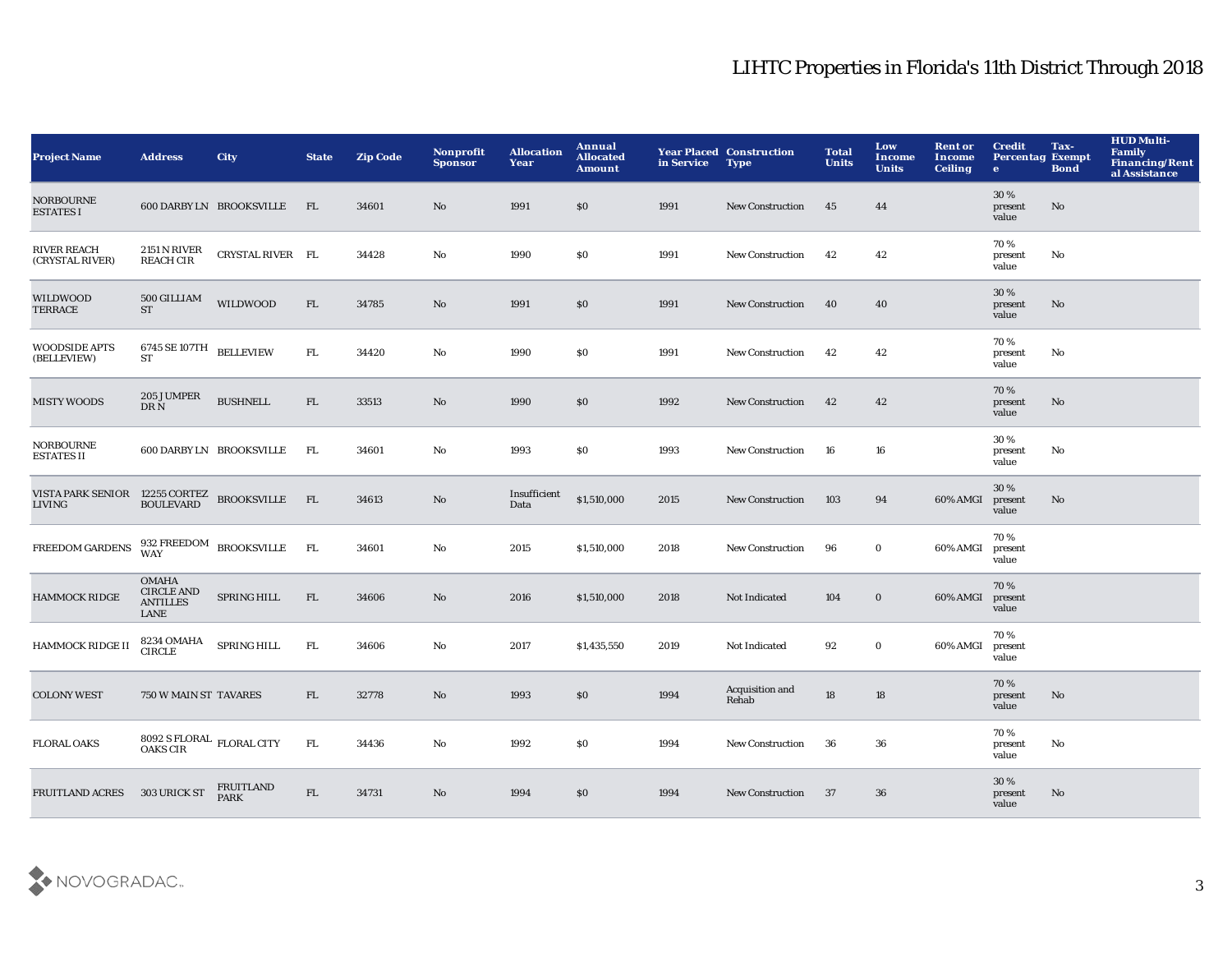| <b>Project Name</b>                        | <b>Address</b>                           | <b>City</b>                               | <b>State</b> | <b>Zip Code</b> | Nonprofit<br><b>Sponsor</b> | <b>Allocation</b><br>Year | Annual<br><b>Allocated</b><br><b>Amount</b> | in Service | <b>Year Placed Construction</b><br><b>Type</b> | <b>Total</b><br><b>Units</b> | Low<br><b>Income</b><br><b>Units</b> | <b>Rent or</b><br><b>Income</b><br><b>Ceiling</b> | <b>Credit</b><br><b>Percentag Exempt</b><br>$\bullet$ | Tax-<br><b>Bond</b> | <b>HUD Multi-</b><br>Family<br><b>Financing/Rent</b><br>al Assistance |
|--------------------------------------------|------------------------------------------|-------------------------------------------|--------------|-----------------|-----------------------------|---------------------------|---------------------------------------------|------------|------------------------------------------------|------------------------------|--------------------------------------|---------------------------------------------------|-------------------------------------------------------|---------------------|-----------------------------------------------------------------------|
| <b>LAKEBREEZE</b>                          | 1575 MERRY<br>RD                         | <b>TAVARES</b>                            | ${\rm FL}$   |                 | No                          | 1993                      | \$0                                         | 1994       | New Construction                               | 36                           | 36                                   |                                                   | 70%<br>present<br>value                               | No                  |                                                                       |
| <b>LAKEWOOD VILLAS</b><br>OF LADY LAKE     | 306 S OLD<br><b>DIXIE HWY</b>            | <b>LADY LAKE</b>                          | FL           | 32159           | No                          | 1994                      | \$0                                         | 1994       | New Construction                               | 36                           | 36                                   |                                                   | 30%<br>present<br>value                               | No                  |                                                                       |
| <b>VILLAS OF SHADY</b><br><b>OAKS</b>      |                                          | $34$ SHADY OAK $\;$ BROOKSVILLE VILLA CIR | FL           | 34601           | No                          | 1994                      | \$0                                         | 1994       | <b>New Construction</b>                        | 36                           | 36                                   |                                                   | 30%<br>present<br>value                               | No                  |                                                                       |
| BRIDGEWATER CLUB BRIDGEWATE SPRING HILL    | 4300<br>R CLUB LOOP                      |                                           | FL.          | 34607           | No                          | 2004                      | \$0                                         | 2003       | <b>New Construction</b>                        | 192                          | 190                                  |                                                   | 30 %<br>present<br>value                              | Yes                 |                                                                       |
| <b>CLUB WILDWOOD</b>                       | 775 HUEY ST WILDWOOD                     |                                           | FL.          | 34785           | No                          | 2005                      | \$0                                         | 2004       | New Construction                               | 72                           | 72                                   |                                                   | 70 %<br>present<br>value                              | No                  |                                                                       |
| <b>CROSSINGS AT</b><br><b>LEESBURG</b>     | $2511\,{\rm SENNETT}$ LEESBURG<br>DR     |                                           | FL           | 34748           | Yes                         | 2004                      | \$0                                         | 2004       | <b>New Construction</b>                        | 168                          | 168                                  |                                                   | 70%<br>present<br>value                               | No                  |                                                                       |
| <b>MARINA DEL RAY</b>                      | 265 FATHOM<br><b>LOOP</b>                | BEVERLY HILLS FL                          |              | 34465           | No                          | 2005                      | \$0                                         | 2004       | New Construction                               | 100                          | 100                                  |                                                   | 70%<br>present<br>value                               | No                  |                                                                       |
| PELICAN COVE -<br><b>CRYSTAL RIVER</b>     | 9826 W ARMS<br>DR                        | CRYSTAL RIVER FL                          |              | 34429           | No                          | 2002                      | \$0                                         | 2004       | Acquisition and<br>Rehab                       | 85                           | 85                                   |                                                   | 70%<br>present<br>value                               | No                  |                                                                       |
| <b>CYPRESS OAKS</b>                        | 336 SANDY<br><b>OAK CIR</b>              | ${\tt LEESBURG}$                          | FL.          | 34748           | $\mathbf{N}\mathbf{o}$      | 2002                      | S <sub>0</sub>                              | 2005       | <b>New Construction</b>                        | 140                          | 140                                  |                                                   | 70%<br>present<br>value                               | No                  |                                                                       |
| <b>SILVER POINTE AT</b><br><b>LEESBURG</b> | 2400 SILVER<br>POINTE CIR                | <b>LEESBURG</b>                           | FL.          | 34748           | Yes                         | 2006                      | \$0                                         | 2005       | <b>New Construction</b>                        | 138                          | 138                                  |                                                   | 70%<br>present<br>value                               | No                  |                                                                       |
| SPRING HAVEN                               | $220\,{\rm SPRING}$<br><b>HAVEN LOOP</b> | SPRING HILL                               | FL.          | 34608           | No                          | 2006                      | \$0                                         | 2005       | <b>New Construction</b>                        | 176                          | 176                                  |                                                   | 30%<br>present<br>value                               | Yes                 |                                                                       |
| <b>COVE AT LADY LAKE</b>                   | $735\;{\rm S}$ US HWY LADY LAKE $441$    |                                           | FL           | 32159           | No                          | 2007                      | \$923,203                                   | 2006       | <b>New Construction</b>                        | 176                          | 176                                  | 60% AMGI                                          | 30%<br>present<br>value                               | Yes                 |                                                                       |
| <b>LAKE POINTE</b><br><b>SENIOR</b>        | 1821 DORA AVE TAVARES                    |                                           | FL.          | 32778           | No                          | 2004                      | \$1,105,000                                 | 2006       | <b>New Construction</b>                        | 160                          | 160                                  | 60% AMGI                                          | 70%<br>present<br>value                               | No                  |                                                                       |